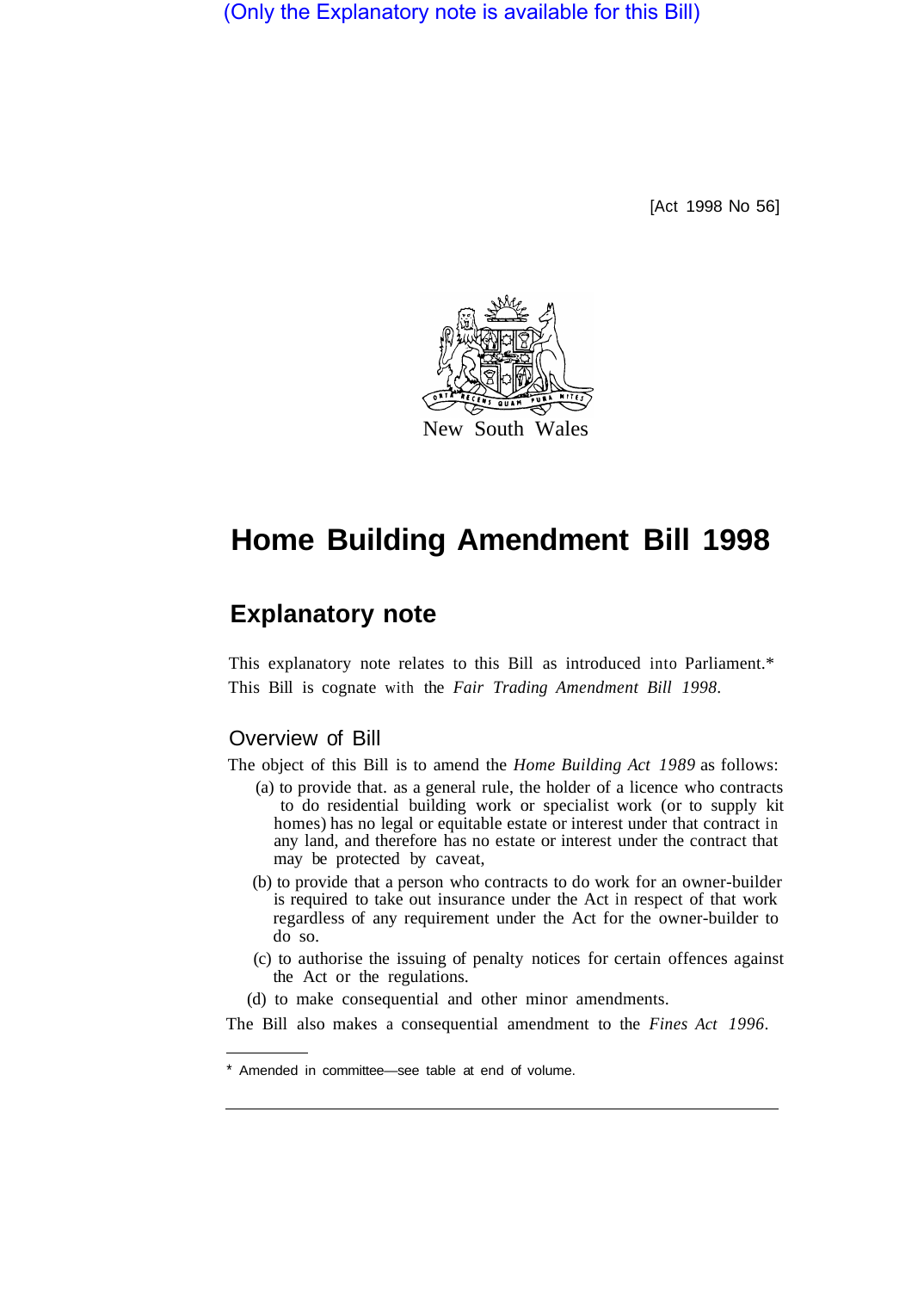Home Building Amendment Bill 1998 [Act 1998 No 56]

Explanatory note

## Outline of provisions

**Clause 1** sets out the name (also called the short title) of the proposed Act.

**Clause 2** provides for the commencement of the proposed Act on a day or days to be appointed by proclamation.

**Clause 3** is a formal provision giving effect to the amendments to the *Home Building Act 1989* set out in Schedule 1.

**Clause 4** is a formal provision giving effect to the amendment to the *Fines Act 1996* set out in Schedule 2.

#### **Schedule 1 Amendment of Home Building Act 1989**

**Schedule 1 [1]** repeals and re-enacts section 7D of the Principal Act so as to clarify that, generally, a contract to do residential building work or specialist work does not give the holder of a licence who contracts to do the work, or any other person, any kind of estate or interest in any land-and accordingly, no interest exists under the contract that may be protected by caveat.

However, this general prohibition on the creation of estates and interests in land by such contracts does not apply to a provision that creates a charge over land if:

- the land the subject of the charge is land on which the contract work is, or is to be, carried out, and
- the charge is in favour of a licence holder who is a party to the contract. and
- the charge is to secure payment to the licence holder by a party to the contract of money due under the contract. but only if a court or tribunal has made an order or judgment that such payment be made. and
- in the case of land under the *Real Property Act 1900,* the party to the contract against whom the judgment or order is made is the registered proprietor of the land.

Accordingly, a caveat may be lodged to protect such an interest. Proposed section 7D also provides that the charge ceases to operate if the party to the contract against whom the judgment or order is made ceases to be the registered proprietor of the land the subject of the charge.